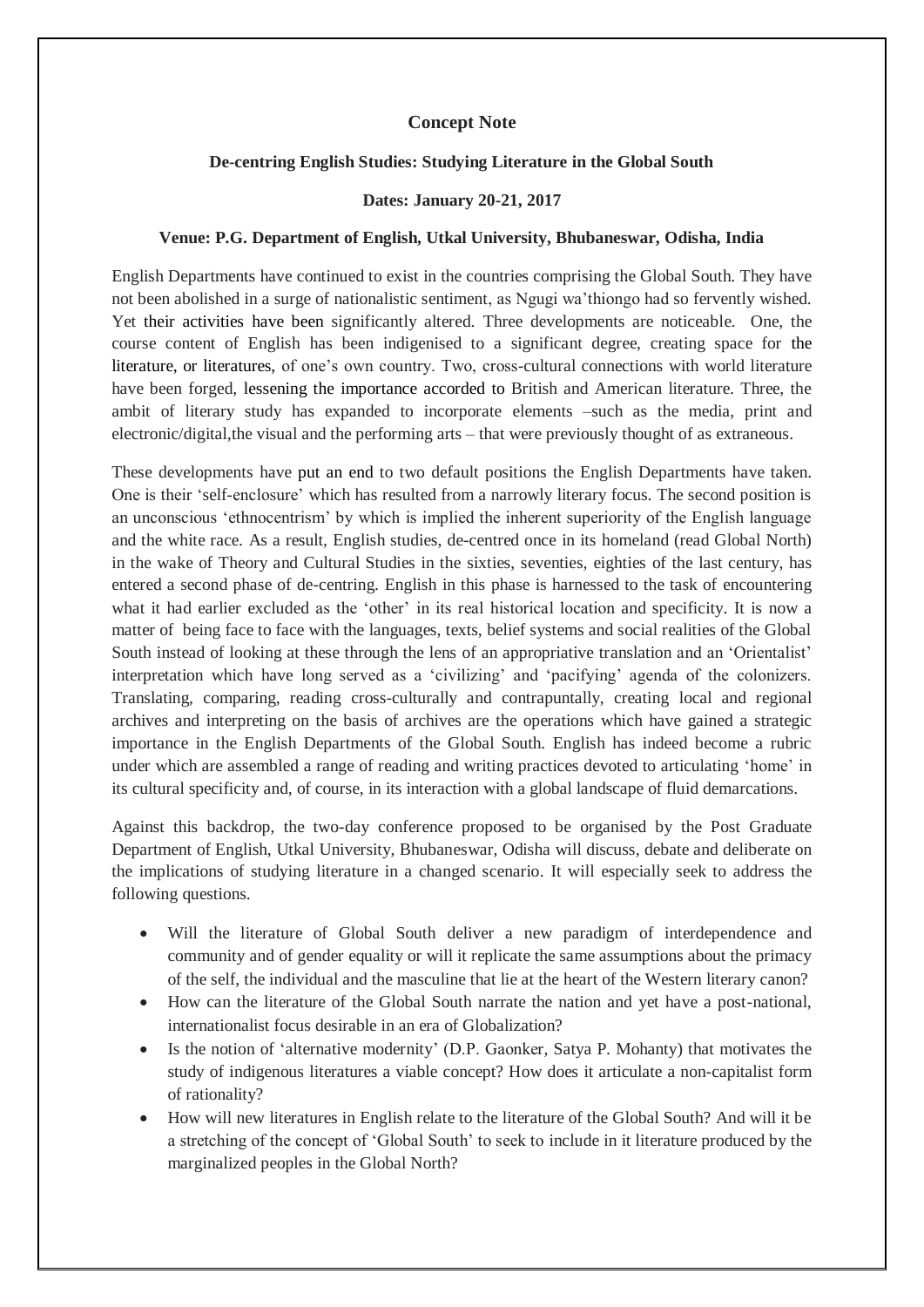- Will the literature of the Global South be a counter-discourse to postmodernist relativism and scepticism with its epistemic focus on subaltern forms of knowledge and practice?
- How is it possible to clearly distinguish between 'our literature' and 'their literature' while theoretically subscribing to the idea of blurred social borders and fluid identities?
- If translating is towards English instead of towards an indigenous language, how is it possible to ever contest ethnocentrism in translational practices?
- Given the English Department's method of basing comparison on the reading of indigenous texts in translation, how genuinely cross-cultural can it become?
- Are there generic modes that are specific to the Global South? If so, what are these?
- How can emerging areas such as 'digital humanities' find a place within a largely print-based mode of reading and analysing? And what are the implications for English Studies in the Global South?
- What is the role to be played by indigenous critical theories in the study of the literatures of the Global South?
- What does it mean to de-territorialize English?
- Finally and this has a bearing on the point raised earlier about comparative undertakings how can we keep from distorting the soul of non-English literatures by discoursing on them in English?

These questions can be best addressed within the framework of the following sub themes the conference has agreed upon.

- Global-Local Dialectic
- Narrating the Region, Nation and the World
- Literature and Theory in an Uneven World
- Towards a World without Borders
- Humanizing Technology
- Hybrid Identities and In-between Spaces
- Texts and Modes of their Transmission
- Translation and Multilingualism
- Reading Visual Culture
- Modes of the Popular
- Designing an English Curriculum for the Global South

The conference invites proposals for papers exploring issues such as those enumerated above in relation to the regional and national literatures of the Global South. Abstracts seeking to probe the curricular reforms proposed for English in India by the University Grants Commission are especially welcome, as are proposals for reshaping English studies in the context of Odisha, which is the venue of the conference.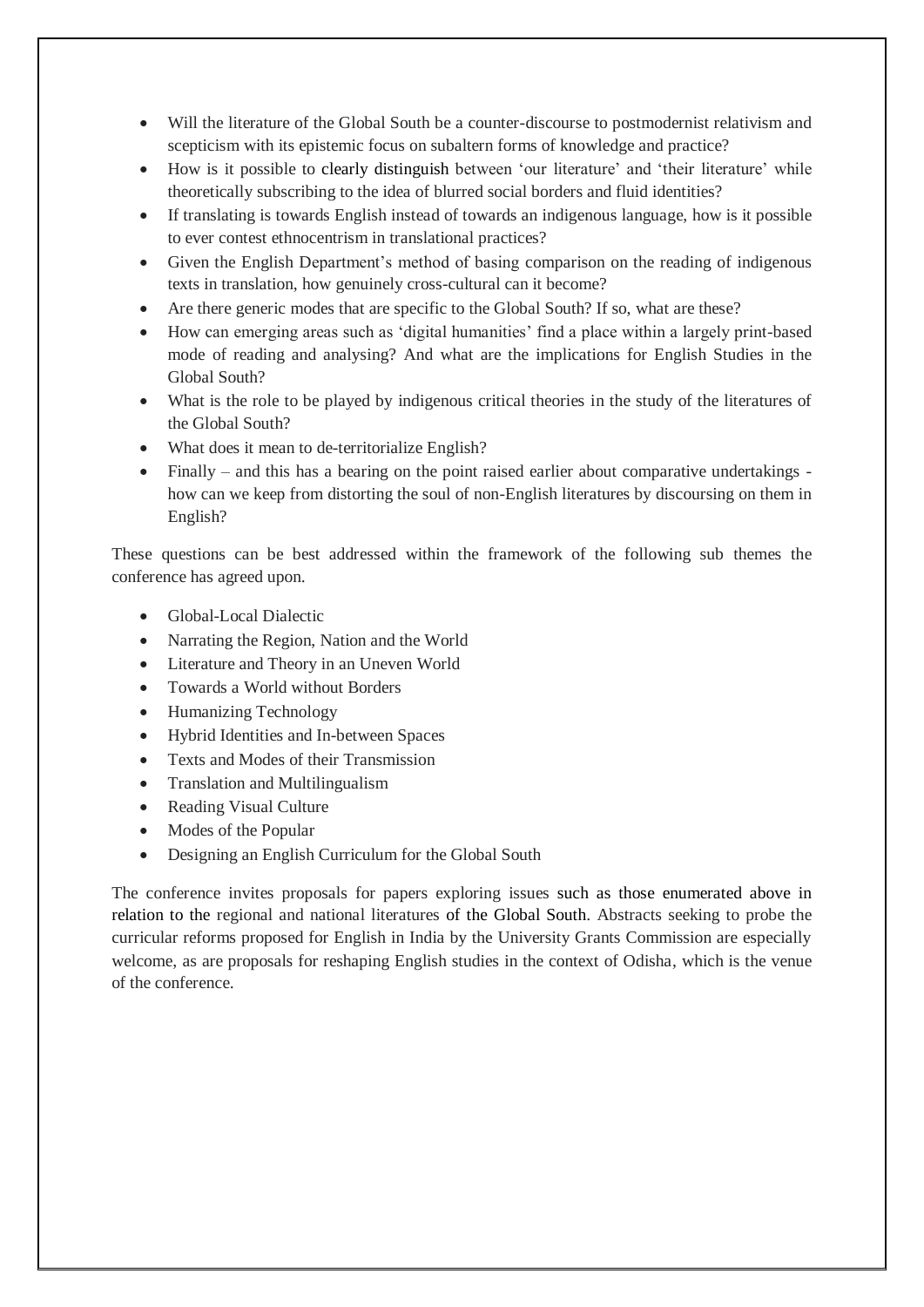#### **Plenary Speakers**

## **Dr. Rajeswari Sunder Rajan**

Distinguished Professor of English New York University, USA

#### **Dr. Ellen Handler Spitz**

Honours College Professor University of Maryland (UMBC) USA

#### **Prof. Paul St-Pierre**

Adjunct Professor Department of Linguistic and Translation, University of Montreal Canada

#### **Call for Papers – Guidelines**

- Registration is compulsory for participation and presentation of the papers.
- Participants are requested to send their original and unpublished articles, strictly following the MLA Style Book- $7<sup>th</sup>$  Edition for preparing their papers.
- Only selected papers are eligible for presentation and publication.
- In case of the co-authored papers, both of them have to register and at least one of them should be present in the conference.
- Some of the selected papers will be published in the *Journal of Literary Studies*, published by the Department of English, Utkal University.
- Participants have to make their own arrangements for their travel, stay and board. Assistance in booking guest house and rooms can be provided on request and availability.
- The abstracts written in 300 words with a paper title should reach the following email ID[iccenglish.utkal@gmail.com](mailto:iccenglish.utkal@gmail.com)
- Each participant will have 15 minutes presentation time.
- The word limit for the completed paper is 2500-3000.

## **Important Dates**

- Last Date of Sending Abstract: 31<sup>st</sup> August 2016
- Communication on Acceptance:  $30<sup>th</sup>$  September 2016
- Submission of Registration Form and Payment of Registration fee:  $20<sup>th</sup>$  November 2016
- Submission of Completed Paper:  $20<sup>th</sup>$  December 2016
- Dates of the Conference:  $20^{th}$  and  $21^{st}$  January 2017

#### **Registration Fee**

- Paper Presenters (India) : INR 1500/-
- Foreign Participants/Paper Presenters : USD 100
- For Utkal University Scholars: INR 1000/-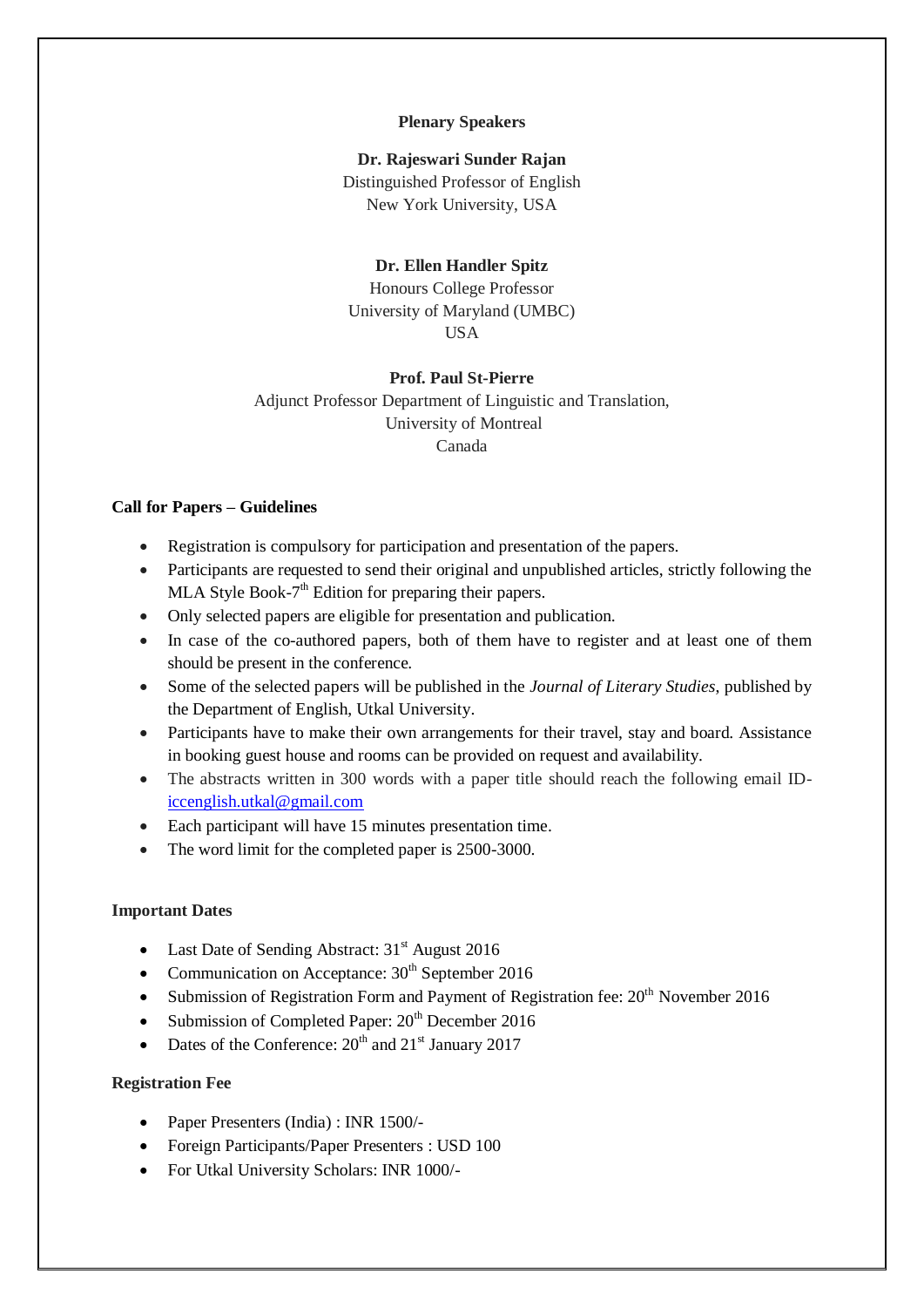Students of the Department : INR 200/-

\*Late registration after due date: Rs. 500/25 USD for each participant along with the above said fee.

\*Registration fee is to be paid through NEFT Account No- 10164208601 IFS Code- [SBIN0002135](https://ifsc.bankifsccode.com/SBIN0002135) or to be paid in cash at the Department

Note: Registration fee includes conference kit, certificate, working lunch and refreshments on both days of the conference.

## **Venue/Contact**

PG Department of English Utkal University, Vani Vihar-751004 Phone No- 0674- 2567542

**Conference Director**: Dr. Himansu S Mohapatra Professor & Head PG Dept. Of English Utkal University Vani Vihar [heironymo@gmail.com](mailto:heironymo@gmail.com) Cell phone- +91 9437404431

**Department Faculty**: Prof. Jatindra K Nayak Prof. Asim R Parhi Mr. Pulastya Jani Miss. S. Deepika